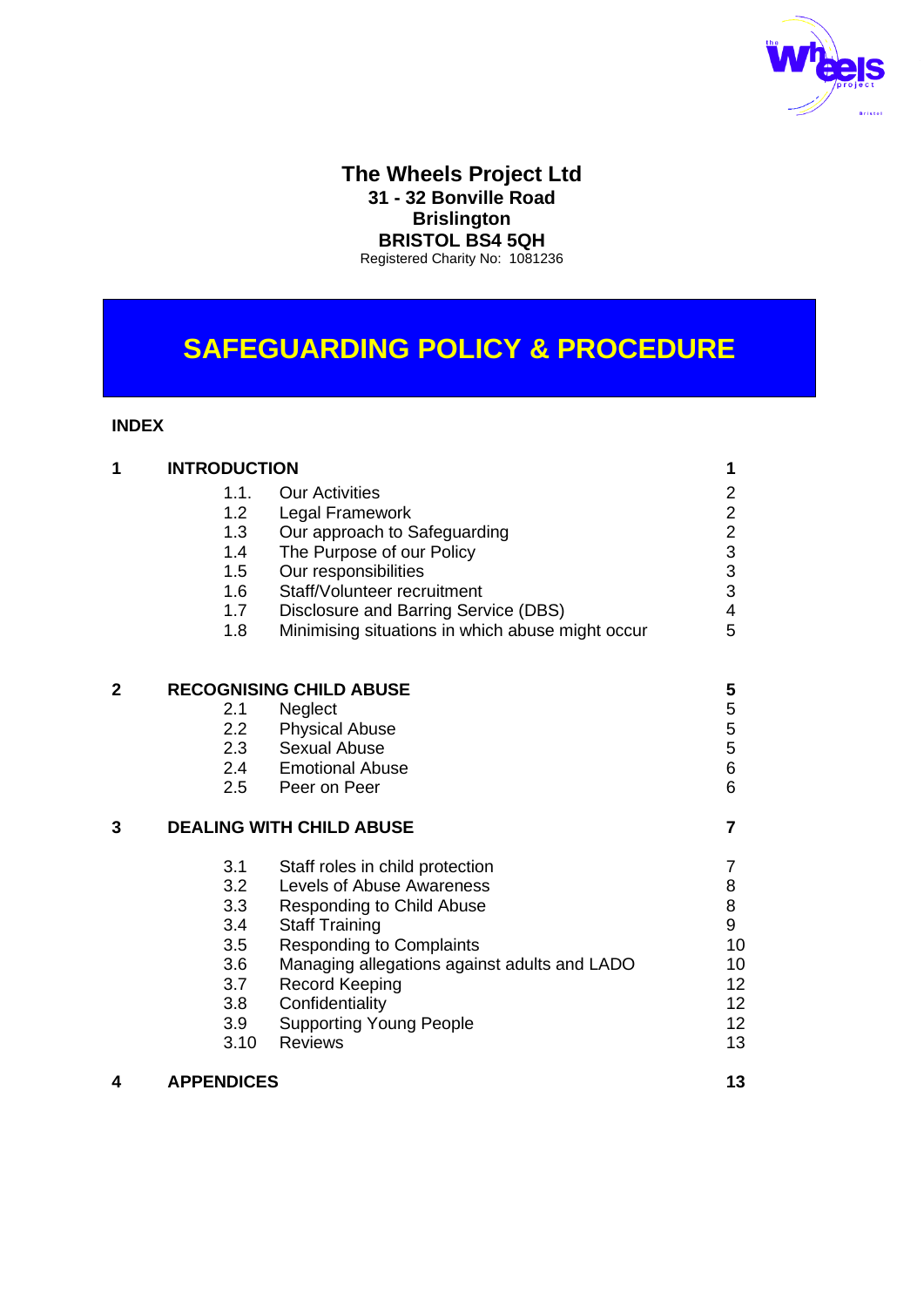#### **1 INTRODUCTION**

#### **1.1 Our Activities**

The Wheels Project Ltd works with children and young people as part of its commitment to addressing social exclusion.

There are times when our staff work alongside children and young people both within our own premises and on other organisations' premises. This work may include practical work in our workshops with vehicles, classroom-based group work and other group activities in a range of settings.

In addition to the project's own staff and trustees, volunteers, police officers and visiting speakers from other organisations may have access to the young people involved with the project.

#### **1.2 Legal framework**

This policy has been drawn up on the basis of law and guidance that seeks to protect children, namely:

- Children Act 1989
- United Convention on the Rights of the Child 1991
- Data Protection Act 1998
- Sexual Offences Act 2003
- Children Act 2004
- Protection of Freedoms Act 2012
- Keeping Children Safe in Education 2020
- South West Child Protection Procedures

## **1.3 Our approach to Safeguarding**

The Wheels Project recognises its responsibilities both morally and in law to safeguard those children and young people with whom it works. The project recognises the necessity to follow best practice with regards to working with children and young people in general and safeguarding in particular.

The project also acknowledges the need to protect staff and trustees from the risks of false accusation and to protect the reputation of the project.

The Wheels Project embraces the definition of safeguarding children defined in KEEPING CHILDREN SAFE IN EDUCATION [KCSIE 2021"](https://assets.publishing.service.gov.uk/government/uploads/system/uploads/attachment_data/file/1021914/KCSIE_2021_September_guidance.pdf) as:

- Protecting children from maltreatment;
- Preventing impairment of children's health or development;
- Ensuring that children grow up in circumstances consistent with the provision of safe and effective care; and
- Taking action to enable all children to have the best outcomes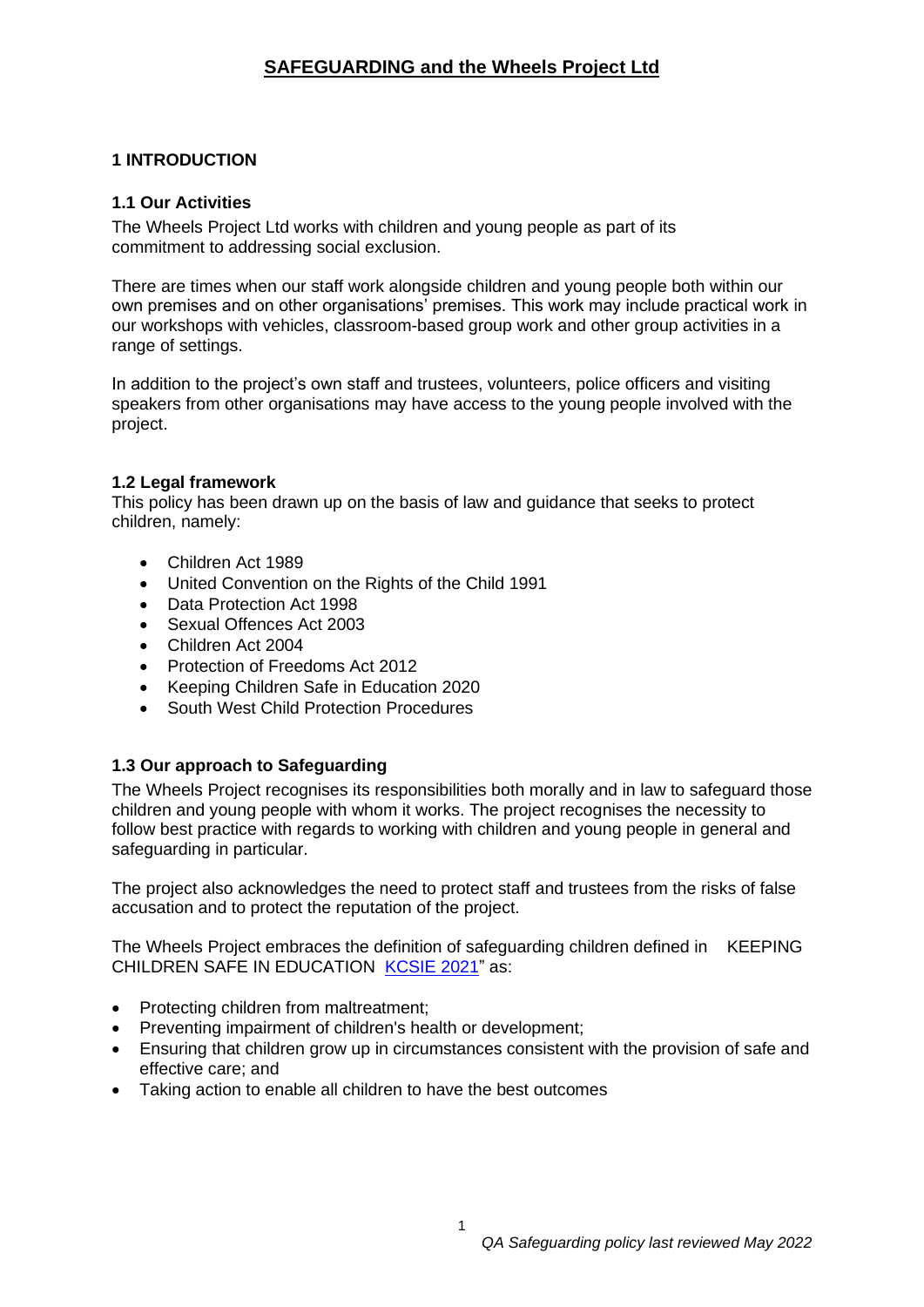#### **1.4 The purpose of our policy**

We aim to:

- Protect children and young people who use The Wheels Project services. This includes the children of adults who use our services;
- Provide staff and volunteers with the overarching principles that guide our approach to safeguarding

The Wheels Project believes that a child or young person should never experience harm or abuse of any kind. We have a responsibility to promote the welfare of all children and young people and to keep them safe. We are committed to practices that keep all children safe regardless of age, disability, gender, racial heritage, religious belief, sexual orientation, or identity.

#### **1.5 Our Responsibilities**

The Wheels Project will highlight its' commitment to Safeguarding by integrating the following statement on all job descriptions:

**The Wheels Project is committed to safeguarding children and vulnerable people. Safeguarding is a central part of our organization, details of this can be found in our child protection policy.**

**The Wheels project has a designated safeguarding lead; however, it is considered an integral part of everyone at the project's responsibility to protect the health and wellbeing of children and vulnerable people.**

Our Recruitment and Safeguarding policies will be issued to all candidates who are invited to attend interview in order to

- 1. Promote our Safeguarding Policy and Procedures
- 2. Reduce the risk of appointing an inappropriate adult so as to minimise situations in which abuse might occur.
- 3. Notify candidates that all paid staff and volunteers will be trained in the prevention of child abuse and receive regular updates on new legislation.

#### **1.6 Staff/Volunteer Recruitment**

The Wheels Project will ensure that it is aware of existing and new requirements in relation to the recruitment of paid staff and volunteers to work with children. This information will be obtained from [www.dbs.gov.uk.](http://www.dbs.gov.uk/)

The Wheels Project will be extremely vigilant when recruiting staff and volunteers. All application forms will ask specific questions about:

- any criminal record
- whether they are known to the police or any social services department as being an actual or potential risk to children
- whether they have ever had action taken against them in relation to child abuse, sexual offences, or violence
- names and addresses of at least two people, not relatives, who will provide references that comment on the candidate's previous work with children.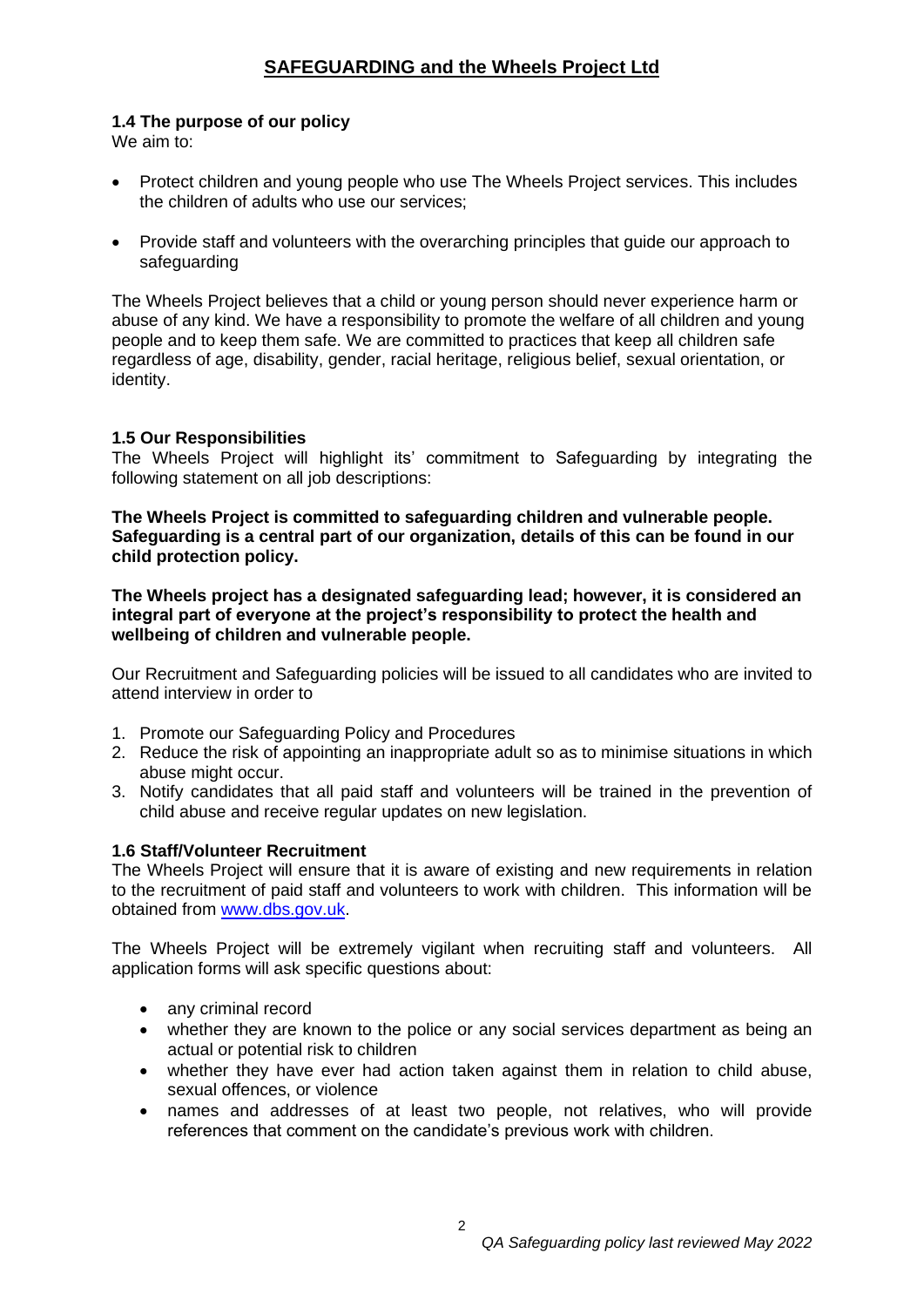All candidates will be required to complete a DBS application form at Enhanced level and assessed and approved by a DBS approved agency before starting the job.

## **1.7 Disclosure and Barring Service (DBS)**

All employees must be checked and passed by the Disclosure and Baring Service before they can be employed by The Wheels Project. Any member of staff must be checked and passed beforehand at an **enhanced level** if his/her duties involve working directly alongside our students.

The Wheels Project pays for this check to be carried out through a DBS approved agency.

Any employee who is convicted of an offence committed within or outside of The Wheels Project and which directly relates to the type of offences detailed in this document must declare it immediately to either The General Manager or a Trustee of the Charity. This will initiate immediate suspension without pay where the staff member will have up to one month to present the details of any transgression before at least 2 Trustees and The General Manager.

Each member of staff is re-checked every two years and must pass each time. Failure to do so will initiate immediate suspension without pay where the staff member will have up to one month to present the details of any transgression before at least 2 Trustees and The General Manager.

The employee must prepare a written report for this hearing outlining the circumstances of the breach and reasons why s/he should not be dismissed.

Failure to either attend the hearing without good reason or satisfy the members of the panel hearing this case that this employee represents an acceptable risk to the safety of our students then the employee will be dismissed immediately. The result will be confirmed in writing from the Chair of Trustees stating the reasons behind the decision and the date of termination of employment.

A written appeal by this employee submitted within 1 week of this hearing will be considered by the full board of Trustees at its discretion.

The Wheels Project understands that it is crucial that all staff and volunteers who come into contact with children have good practice guidelines to protect the welfare of those children. The guidelines will also serve to minimise the likelihood of allegations being made against them.

#### **1.8 Minimising Situations in which Abuse might occur may involve the following:**

- The Wheels Project has in place guidelines about action to be taken if abuse is disclosed or suspected.
- The Wheels Project's Safeguarding Policy and Procedures will be applied to all paid staff and volunteers.
- The Wheels Project has implemented a system of supervision and appraisal that checks on roles and relationships and observes practice.
- The Wheels Project carries out random checks on practice.
- The Wheels Project ensures that all staff have clear roles and responsibilities.
- The Wheels Project adopts an open-door policy where children or other adults can share concerns with appropriate people.
- The Wheels Project reduces occasions when adults are alone with children.
- The Wheels Project involves parents as much as possible.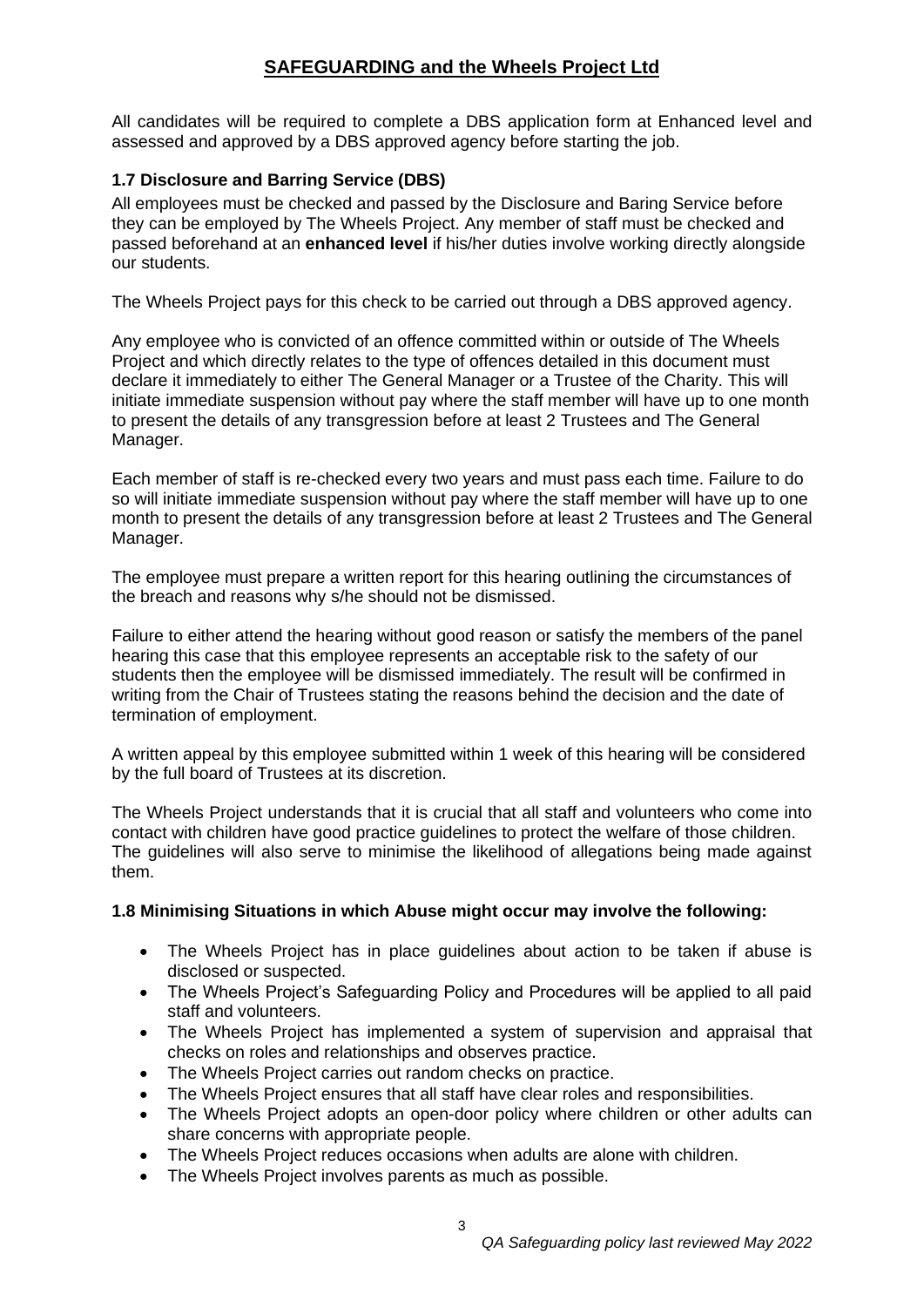#### **2 RECOGNISING CHILD ABUSE**

#### **Categories of abuse**

In accordance with The Children Act 1989 and the various working documents (see bibliography) and current practice, The Wheels Project Ltd recognises the following forms of mistreatment as being indicative of child abuse;

#### **2.1 Neglect**

'Neglect is the persistent failure to meet a child's basic physical and/or psychological needs, likely to result in the serious impairment of the child's health or development. Neglect may occur during pregnancy, for example, as a result of maternal substance abuse. Once a child is born, neglect may involve a parent or carer failing to: provide adequate food, clothing and (including exclusion from home or abandonment); protect a child from physical and emotional harm or danger; ensure adequate supervision (including the use of inadequate caregivers); or ensure access to appropriate medical care or treatment. It may also include neglect of, or unresponsiveness to a child's basic emotional needs.'

#### **2.2 Physical Abuse**

'Physical abuse may involve hitting, shaking, throwing, poisoning, burning, or scalding, drowning, suffocation, or otherwise causing physical harm to a child. Physical harm may also be caused when a parent or carer fabricates the symptoms of, or deliberately induces, ill health in a child.'

#### **2.3 Sexual Abuse**

'Sexual abuse involves forcing or enticing a child or young person to take part in sexual activities, not necessarily involving a high level of violence, whether or not the child is aware of what is happening. The activities may involve physical contact, including assault by penetration (for example rape or oral sex) or non-penetrative acts such as masturbation, kissing, rubbing, and touching outside of clothing. They may include non-contact activities, such as involving children in looking at, or in the production of, sexual images, watching sexual activities encouraging children to behave in sexually inappropriate ways, or grooming a child in preparation for abuse. Sexual abuse is not solely perpetrated by adult males. Women can also commit acts of sexual abuse, as can other children. The sexual abuse of children by other children is a specific safeguarding issue in education.'

## **2.4 Emotional Abuse**

'Emotional abuse is the persistent emotional maltreatment of a child such as to cause severe and persistent adverse effects on the child's emotional development. It may involve conveying to children that they are worthless or unloved, inadequate, or valued only insofar as they meet the needs of another person. It may include not giving the child opportunities to express their views, deliberately silencing them or 'making fun' of what they say or how they communicate. It may feature age or developmentally inappropriate expectations being imposed on children. These include interactions that are beyond a child's developmental capability as well as overprotection and limitation of exploration and learning or preventing the children from participating in normal social interaction. It may involve seeing or hearing the ill-treatment of another. It may involve serious bullying (including cyberbullying), causing children frequently to feel frightened or in danger, or the exploitation or corruption of children. Some level of emotional abuse is involved in all types of ill-treatment to a child, though it may occur alone.'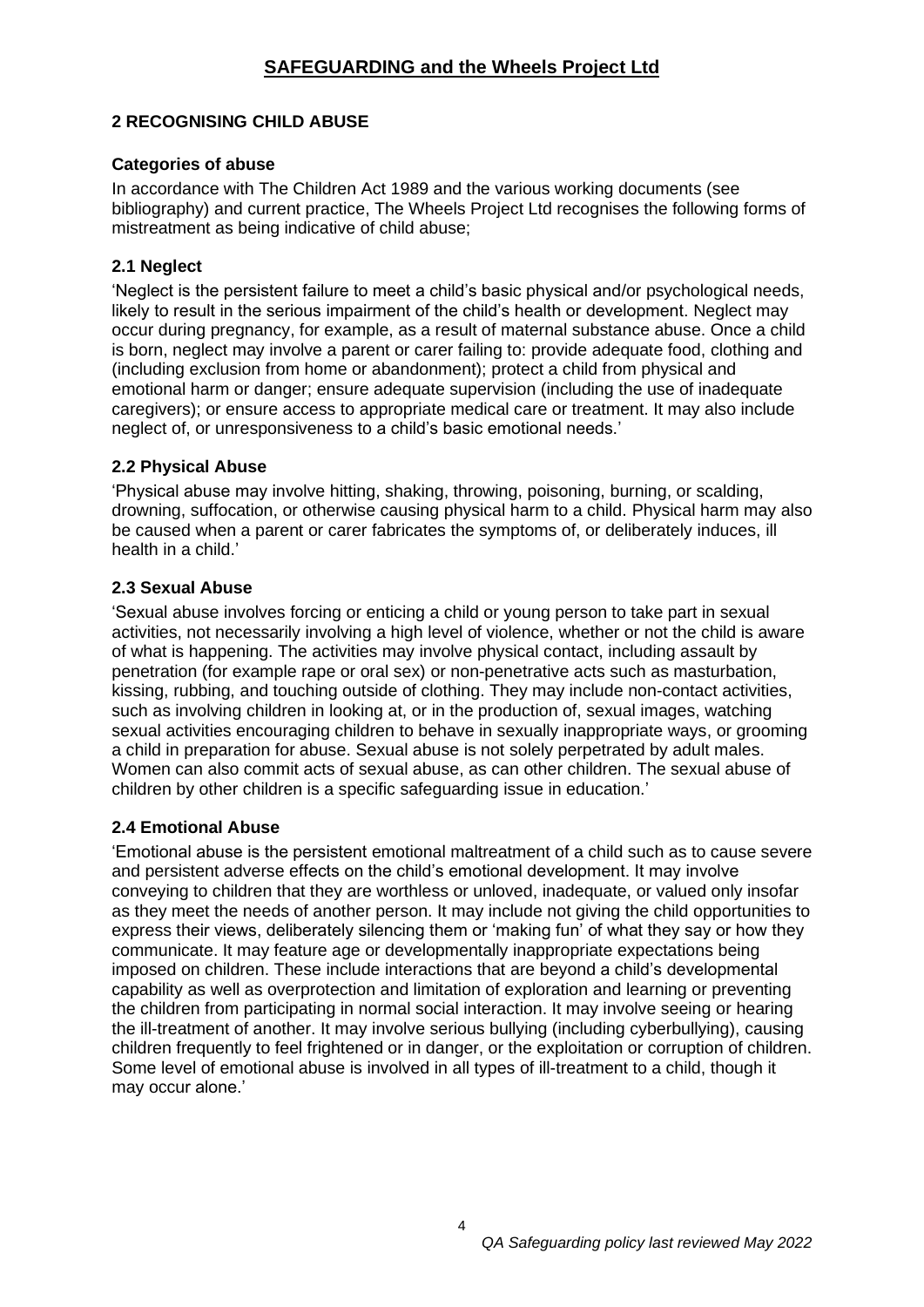## **2.5 Peer on peer abuse**

'All staff should be aware that children can abuse other children (often referred to as peeron-peer abuse). This is most likely to include, but may not be limited to:

- Bullying (including cyberbullying);
- Physical abuse such as hitting, kicking, shaking, biting, hair pulling, or otherwise causing physical harm;
- Sexual violence, such as rape, assault by penetration and sexual assault;
- Sexual harassment, such as sexual comments, remarks, jokes, and online sexual harassment, which may be stand-alone or part of a boarder pattern of abuse;
- Up-skirting, which typically involves taking a picture under a person's clothing without them knowing, with the intention of viewing their genitals or buttocks to obtain sexual gratification, or cause the victim humiliation, distress, or alarm;
- Sexting (also known as youth produced sexual imagery); and
- Initiation/hazing type violence and rituals.

(The definitions on this page are taken from KEEPING CHILDREN SAFE IN EDUCATION [KCSIE 2021\)](https://assets.publishing.service.gov.uk/government/uploads/system/uploads/attachment_data/file/1021914/KCSIE_2021_September_guidance.pdf)

## **3 RECOGNISING CHILD ABUSE**

#### **3.1 Staff roles in child protection**

#### **3.1.1 General Project Staff**

The role of Wheels Project staff in safeguarding are defined in this section.

Project staff are **not** expected to attempt any investigation into abuse situations. But it is recognised that, given the nature of their work with children and young people, staff may become aware of, or suspicious of, possible abuse situations. These must be handled according to the policy below.

## **3.1.2 The Designated Safeguarding Lead (DSL)**

A Designated Safeguarding Lead (currently the workshop Supervisor, Steve Beese) will be appointed from among the existing staff and that appointment will be reviewed at least once a year.

The role of the nominated DSL is to ensure that the project's policy and training on safeguarding is kept up to date. In order to achieve this, it will be their role to attend such training as is necessary and to arrange to cascade this training to other staff as appropriate.

The role of the DSL is also to support staff who may handle disclosures of abuse or become aware of or have suspicions regarding certain young people. They will be responsible for guiding and advising that member of staff with regard to further actions to be taken.

In addition, the DSL will be responsible for recording and monitoring such situations and for making decisions as to whether, how and when to refer the matter to the appropriate Local Authority Designated Officer (LADO) in Safeguarding.

It will be the decision of the DSL as to whether the referring agency of the young person/people involved should be informed of the situation.

Where appropriate the DSL will seek advice and support from an independent professional agency such as the First Response Team (0117 903 6444)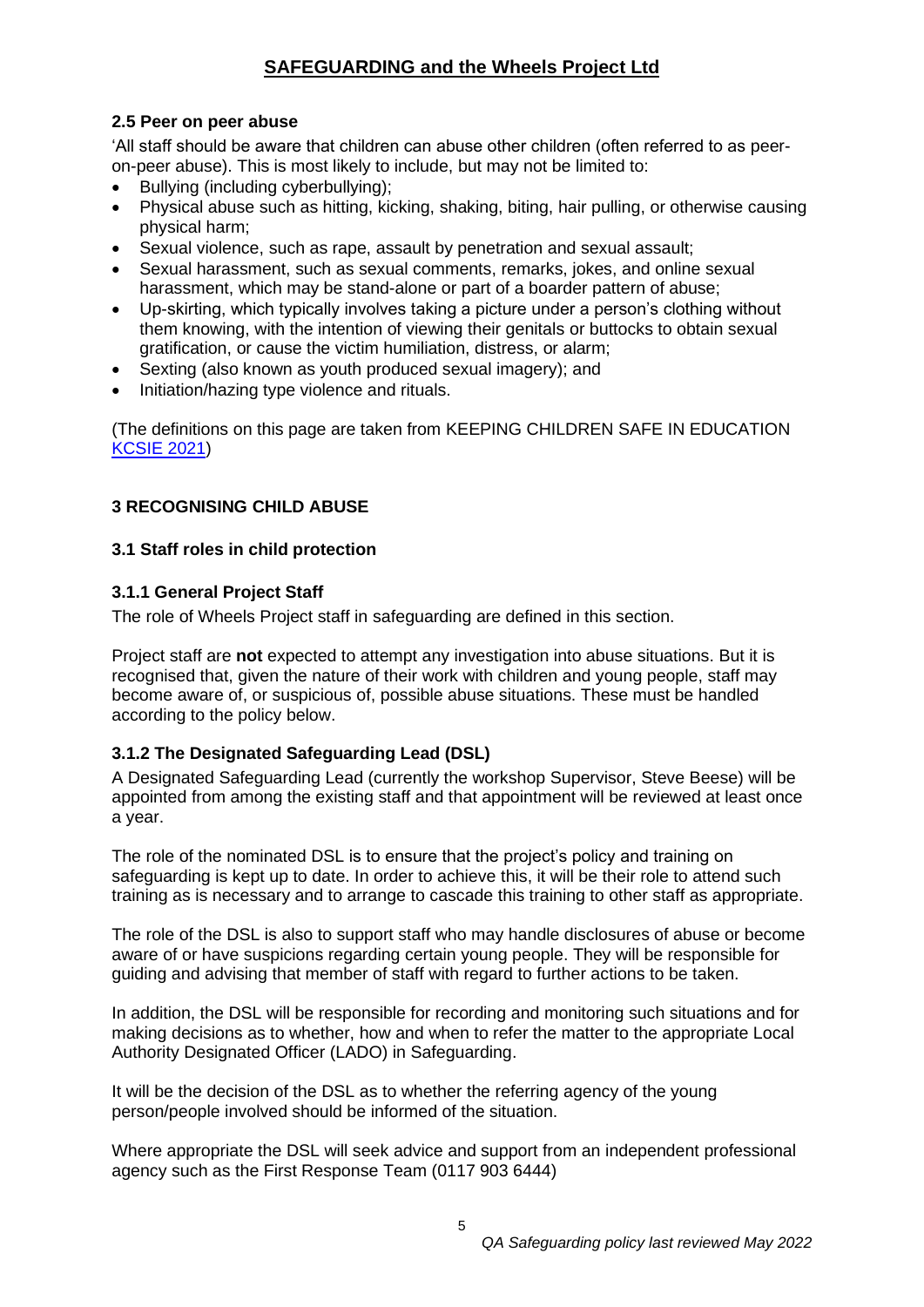#### **3.2 Levels of Abuse Awareness**

For the purpose of this policy, the Wheels Project, in accordance with Bristol City Council's Safeguarding Policy, recognises the following levels of awareness of abuse.

#### **3.2.1 Inkling**

When a member of staff has a "gut feeling" that something is "not right" with a young person then this may be said to be an Inkling. An example of this may be the young person who flinches excessively after making a mistake or if staff shout/move too fast.

#### **3.2.2 Suspicion**

A suspicion is when a member of staff has certain grounds for suspecting that there many be a child protection issue. It is stronger than an inkling. Examples might be inappropriate sexualised behaviour, unexplained or unreasonably explained injury (bruising, cuts, burns etc), or overheard comments.

#### **3.2.3 Disclosure**

Disclosure is when a young person or child directly states to a member of staff that they are being abused. This may not be in such direct words, but it will be some statement such as "I hate it when my Dad starts hitting me".

#### **3.3 Responding to Child Abuse**

The worker's response to abuse depends upon the level of abuse being uncovered. As follows;

#### **3.3.1 Inkling**

If a member of staff has an "inkling" about a young person this should be discussed with the group leader and reported to the DSL within 24 hours of the session which lead to the concern. The member of staff should report the name and group that the young person is in and their reason for feeling concerned.

The DSL will assess the situation and advise the member of staff accordingly. They will also ensure that the details are appropriately recorded and that the matter is monitored for the remainder of that person's involvement at the project.

If appropriate the DSL may consider consulting with the First Response Team, the LADO, referring agency and/or Youth Service Safeguarding Officer for advice and/or further action.

#### **3.3.2 Suspicion**

As with an inkling, all suspicions should be discussed with the group leader and reported to the DSL within 24 hours. The report should include detailed explanation of the evidence which has led to the suspicion as well as any details known about the child (name, address, date of birth, school etc).

The DSL may discuss the matter with appropriate other agency (ies) and will probably arrange for the Safeguarding register to be checked.

All actions etc will be appropriately recorded and kept by the DSL

#### **3.3.3 Disclosure**

Any disclosure of abuse is extremely serious. The group leader and the DSL *must* be informed immediately. The member of staff to whom the disclosure was made must discuss the exact nature of what has been said and pass on any further information (name, age, date of birth, school, address etc) which will be needed.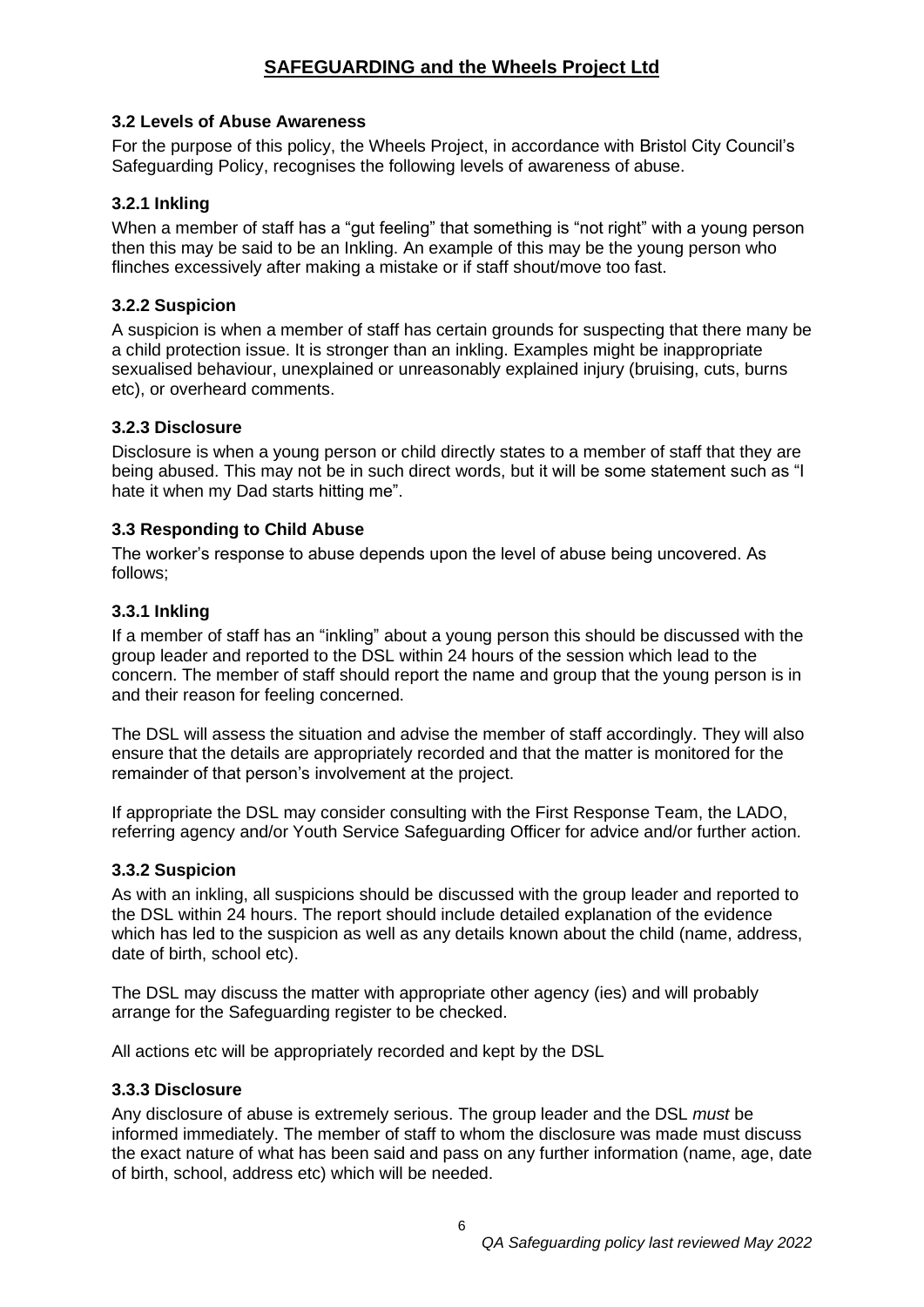The DSL will advise the member of staff on any further discussion which may be needed with the child/young person and must notify LADO within 1 day.

According to the assessed urgency of the case, LADO, or First Response Team) must be informed and any additional action taken. Out of hours, if the First Response team are unavailable the social services duty manager will be contacted.

Throughout the above, all staff will be mindful of the guidelines of good practice covered in their introductory and subsequent safeguard training (notes of which are reproduced in the appendix)

#### **The importance of appropriate and detailed recording, by staff raising the safeguarding issue and the DSL, cannot be over stressed. All recording should be contemporaneous, signed, timed, and dated before the end of the working day.**

#### **3.4 Staff Training**

All Trustees, staff and volunteers complete on-line training support in Safeguarding from a recognised safeguarding specialist currently Educare.

The Administrator with Educare (currently the General Manager) will sign up each new member of staff, Trustee, and volunteer at commencement of their services at Wheels to undertake and complete the full set of training modules within 1 year of enrolment.

All staff will undertake additional practical safeguard training in

- De escalation
- Restraint and use of reasonable force
- Any other training which may be identified and appropriate to maintain our high standards of service delivery

Key staff will undertake First Aid at Work training through an approved agency such as British Redcross, St John Ambulance, Tutorcare at the direction of the General Manager within 12 months of their starting date and at least every 2 years thereafter.

All Safeguarding Training and refresher training should occur annually together with any recommended face to face training offered by Bristol City Council Safeguarding team on a regular basis and at least once a year.

Staff refusing or failing to undertake training as directed will be subject to internal disciplinary action and suspension from the company without pay until the training is undertaken.

#### **3.5 Responding to Complaints of Child Abuse against Staff**

As stated above, staff should be mindful of not putting themselves in positions that might be mistaken as abusive or where they may be at risk of accusation.

Should a complaint be received against a member of staff it will be the responsibility of the DSL in association with the General Manager/Trustee to assess the complaint and take appropriate action.

#### **3.6 Managing allegations against adults working with children (for professionals)**

Every local authority has a statutory responsibility to have a Local Authority Designated Officer (LADO) who is responsible for co-ordinating the response to concerns that an adult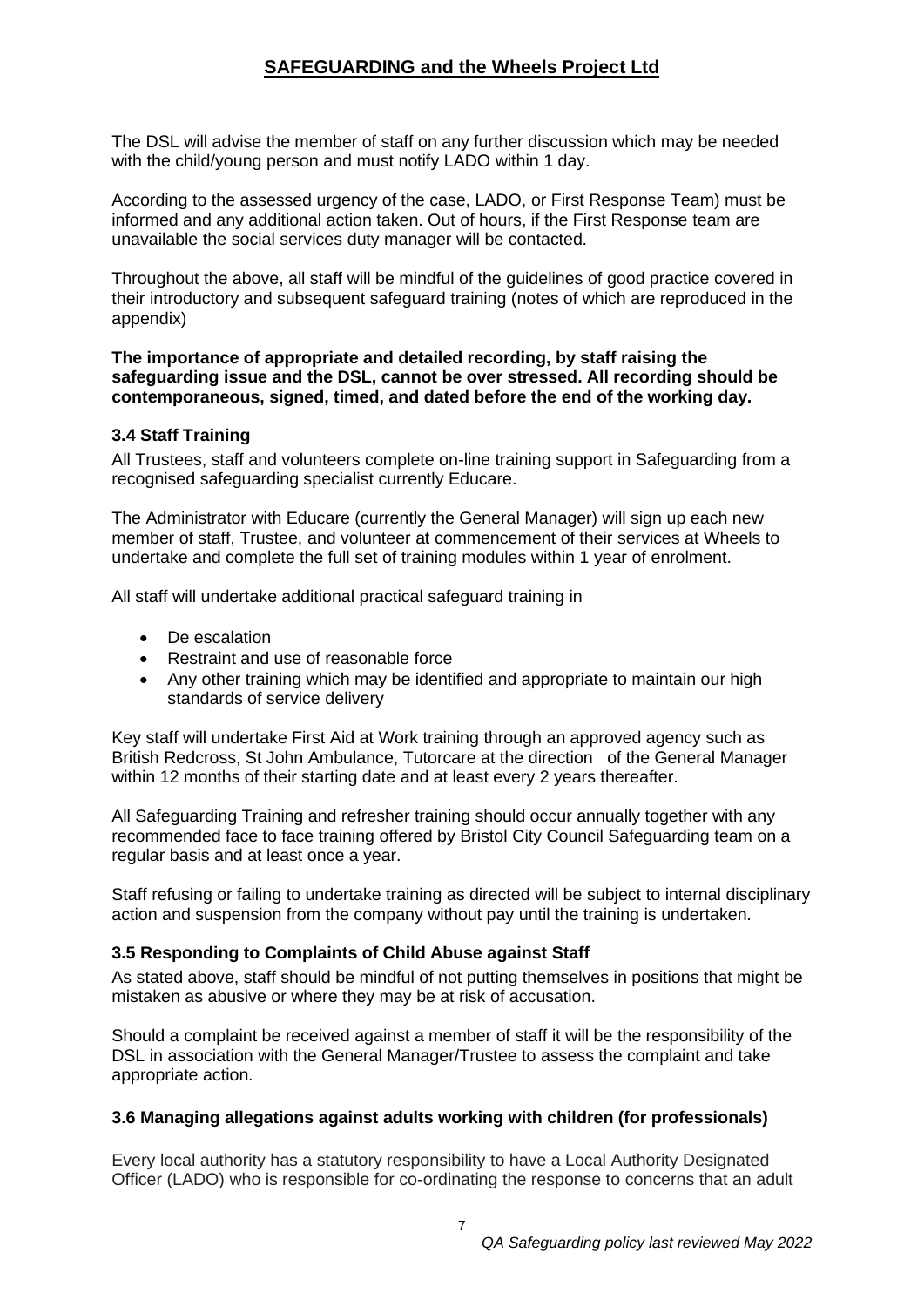who works with children may have caused them or could cause them harm. The Local Authority Designated Officer (LADO) works within Children's Services and gives advice and guidance to employers, organisations and other individuals who have concerns about the behaviour of an adult who works with children and young people. Included in this group are volunteers, agency staff and foster carers as well as people who are in a position of authority and have regular contact with children, such as religious leaders, political figures, or school governors.

## **3.6.1 What is the LADO's role?**

To coordinate the safeguarding and investigative process in response to allegations made against people working with children.

To provide advice/guidance to employers or voluntary organisations.

To liaise with police and other agencies including Ofsted and professional bodies such as the General Medical Council and the General Teaching Council.

To monitor the progress of referrals to ensure they are dealt with as quickly as possible, consistent with a thorough and fair process.

To resolve any inter-agency issues.

To collect strategic data and maintain a confidential database in relation to allegations.

To disseminate learning from LADO enquiries throughout the children's work force. To ensure that measures are in place to prevent further harm or abuse and that where required, referrals are made to the appropriate social care team.

## **3.6.2 What should be referred to the LADO?**

The LADO should be alerted to all cases in which it is alleged that a person who works with children has:

- behaved in a way that has harmed, or may have harmed, a child
- possibly committed a criminal offence against children, or related to a child
- behaved towards a child or children in a way that indicates s/he is unsuitable to work with children.

Allegations of historical abuse should be responded in the same way as contemporary concerns. In such cases, it is important to find out whether the person against whom the allegation is made is still working with children and if so, to inform the person's current employer or voluntary organisation or refer their family for assessment.

Any concern that meets the criteria above should be referred within one working day of the concern coming to our attention.

Initially, it may be unclear how serious the allegation is. If there is any doubt, the DSL should contact the LADO for advice.

## **3.6.3 What will the LADO do?**

Following notification, and within one working day, the first step will be to offer an initial evaluation discussion of the concern. This will consist of advice and guidance regarding the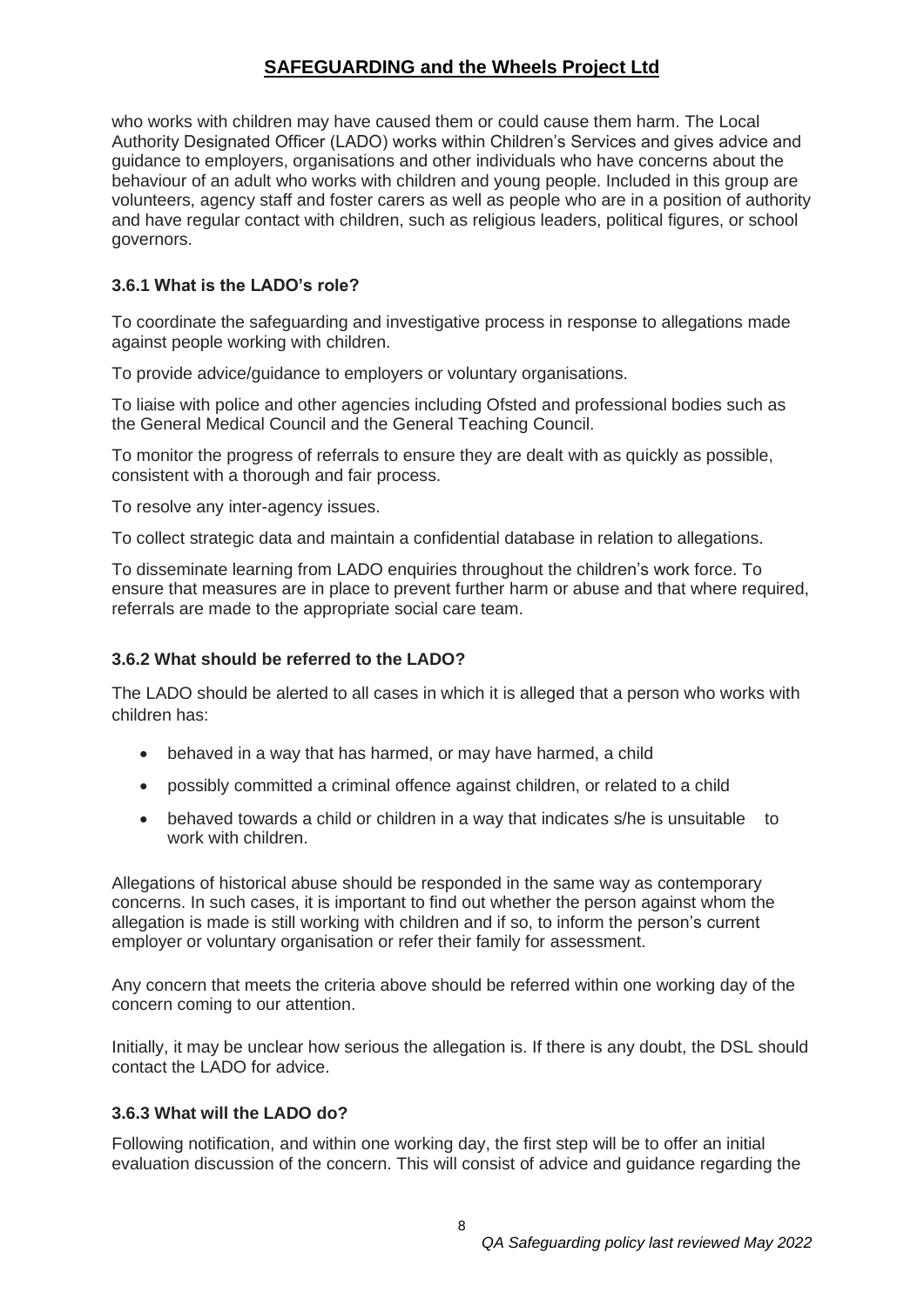most appropriate way of managing the allegation and whether the referral meets the criteria for LADO involvement.

If the referral meets the criteria for LADO involvement, the LADO will:

Arrange a Managing Allegations strategy meeting if one is required, liaising with the police and other agencies as necessary. If the case is complex, there may be a series of meetings.

Ensure that child protection procedures are initiated where the child is considered to be at risk of significant harm.

Provide advice about sharing information the individual against whom the allegation has been made, with children and their families and others.

Advice on whether the person should be suspended while investigations are undertaken.

Ensure employers are aware of their duty to notify the appropriate regulatory bodies and/or to refer the individual to the Disclosure and Barring Service (DBS).

#### **3.6.4 How to contact the LADO**

If you need to contact LADO, please consider all the guidance for organisations first. If you believe the concern meets the remit of the LADO service contact Bristol City Council. The LADO is best placed to give advice once they have access to the full range of information about your concern. Only in an emergency should you contact the LADO prior to completing a notification form as the advice they can give may be limited.

#### **3.7 Record Keeping**

It is the responsibility of the DSL to ensure that accurate records are kept of all matters referred to them. These records should be kept securely in a locked area with limited access.

## **3.8 Confidentiality**

Child abuse is a highly sensitive area of working. All information, especially the nature of abuse and the identity of victims and alleged perpetrators must be treated as confidential. Such information should normally be restricted to the person(s) dealing with the child/young person and the DSL. Case histories might be used in training but all references to the individuals involved should be removed. Staff are encouraged not to informally discuss cases among themselves. Should support be needed this should be discussed with the DSL.

## **3.9 Supporting Young People**

Given the nature of the relationship that The Wheels Project usually has with those children and young people attending its courses, it is unlikely that the company will be able to offer long term support to those children and young people who raise child protection concerns. However, it is important that young people feel supported while they are with the project; and staff dealing with such issues are expected to ensure they monitor and support young people as far as possible.

Young people may be referred to an appropriate agency with their permission or else they may be given information of organisations to whom they may turn for support (eg: ChildLine 0800 1111).